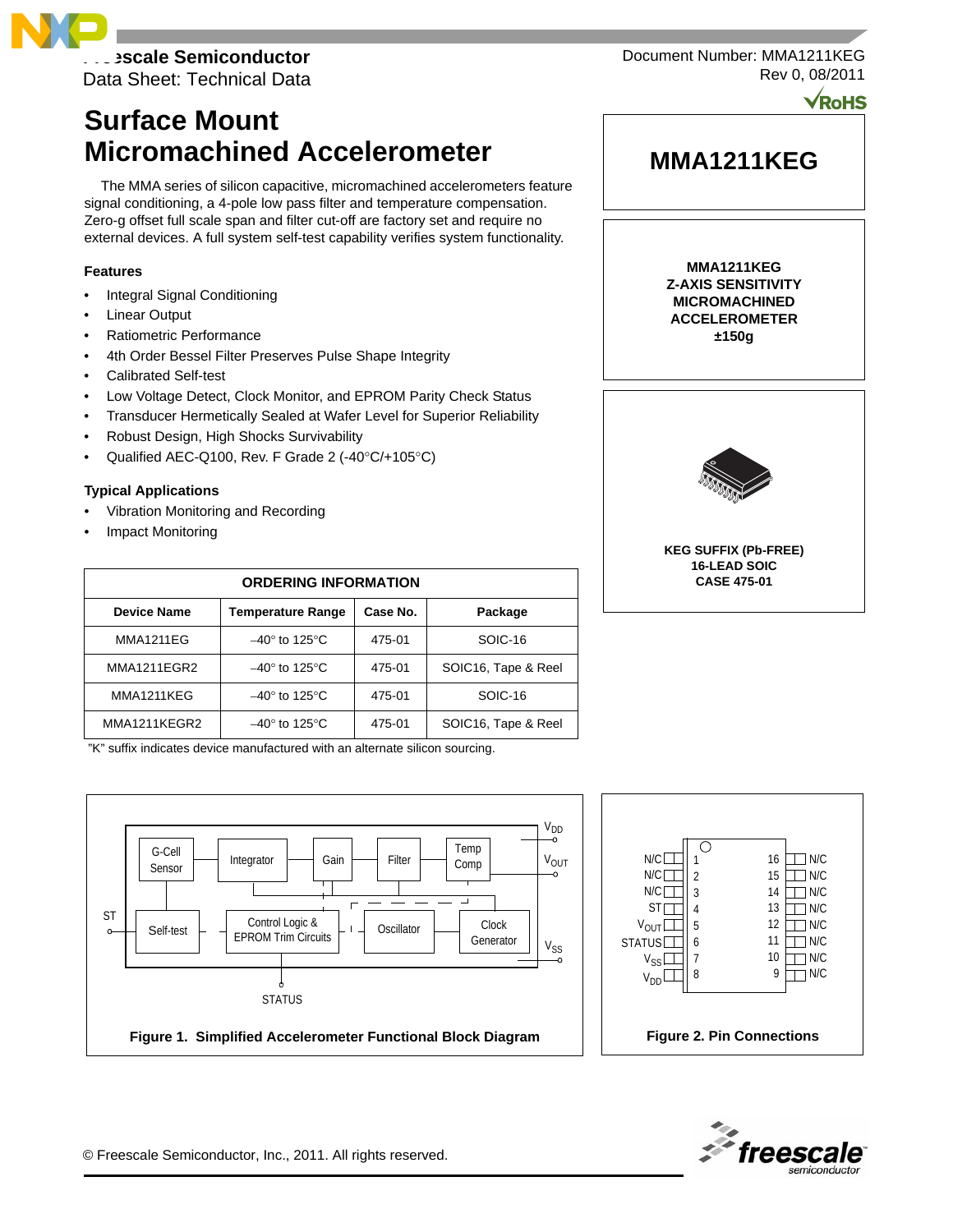

# **Table 1. Maximum Ratings**

(Maximum ratings are the limits to which the device can be exposed without causing permanent damage.)

| Rating                            | Symbol                    | Value            | Unit |
|-----------------------------------|---------------------------|------------------|------|
| Powered Acceleration (all axes)   | $G_{\text{pd}}$           | 1500             | g    |
| Unpowered Acceleration (all axes) | $G_{\text{upd}}$          | 2000             | g    |
| Supply Voltage                    | V <sub>DD</sub>           | $-0.3$ to $+7.0$ |      |
| Drop Test <sup>(1)</sup>          | $D_{drop}$                | 1.2              | m    |
| Storage Temperature Range         | $\mathsf{T}_{\text{stg}}$ | $-40$ to $+125$  | °C   |

1. Dropped onto concrete surface from any axis.

# **ELECTRO STATIC DISCHARGE (ESD)**

## **WARNING: This device is sensitive to electrostatic discharge.**

Although the Freescale accelerometers contain internal 2 kV ESD protection circuitry, extra precaution must be taken by the user to protect the chip from ESD. A charge of over 2000 volts can accumulate on the human body or associated test equipment. A charge of this magnitude can alter the

performance or cause failure of the chip. When handling the accelerometer, proper ESD precautions should be followed to avoid exposing the device to discharges which may be detrimental to its performance.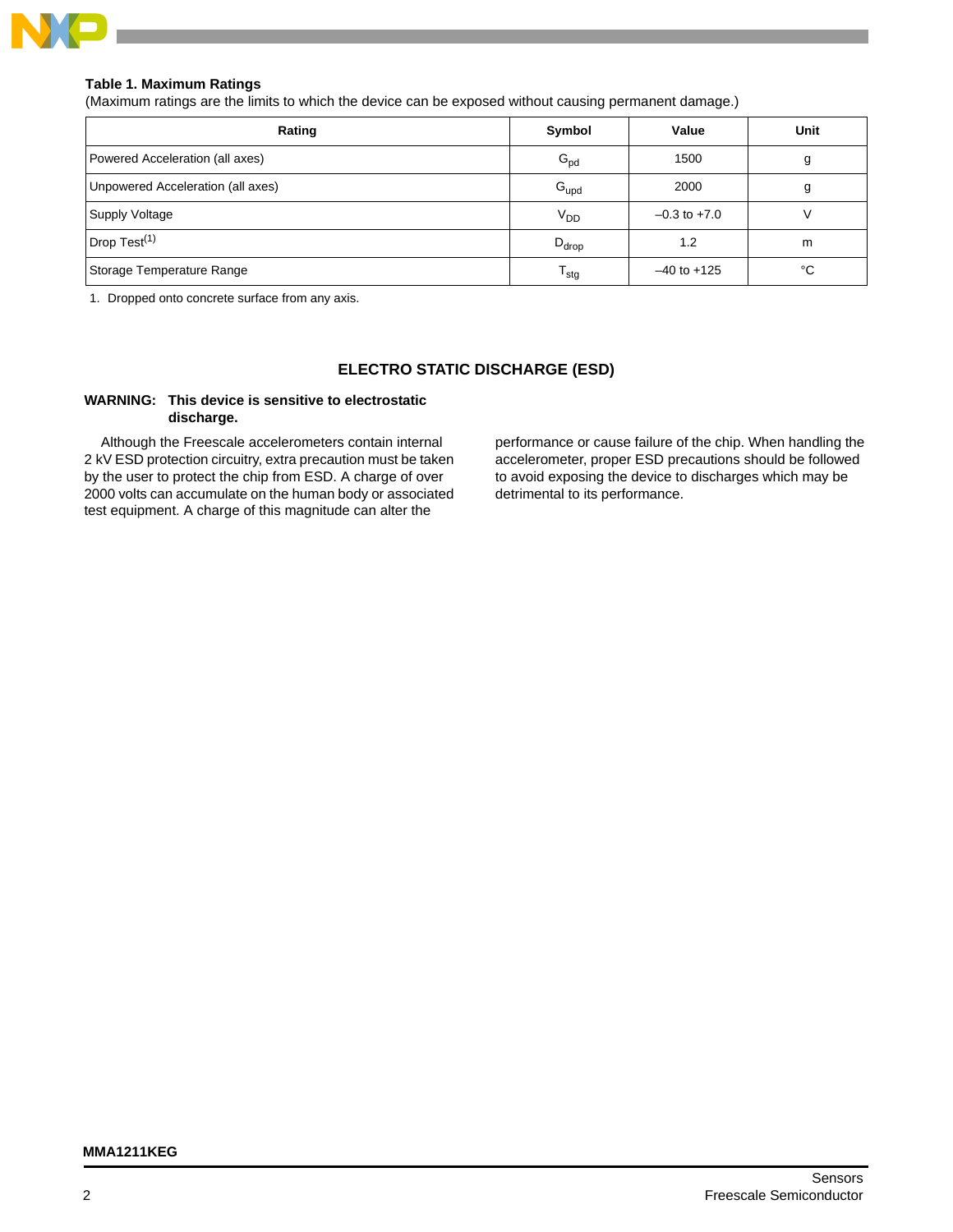

# **Table 2. Operating Characteristics**

(Unless otherwise noted:  $-40^{\circ}C \le T_A \le +105^{\circ}C$ , 4.75  $\le V_{DD} \le 5.25$ , Acceleration = 0g, Loaded output.<sup>(1)</sup>)

| Characteristic                                                         | Symbol                 | Min                 | <b>Typ</b>           | Max                 | Unit                         |
|------------------------------------------------------------------------|------------------------|---------------------|----------------------|---------------------|------------------------------|
| Operating Range <sup>(2)</sup>                                         |                        |                     |                      |                     |                              |
| Supply Voltage <sup>(3)</sup>                                          | V <sub>DD</sub>        | 4.75                | 5.00                 | 5.25                | $\vee$                       |
| <b>Supply Current</b>                                                  | $I_{DD}$               | 3.0                 |                      | 6.0                 | mA                           |
| <b>Operating Temperature Range</b>                                     | $T_A$                  | $-40$               |                      | $+125$              | $^{\circ}C$                  |
| <b>Acceleration Range</b>                                              | <b>g<sub>FS</sub></b>  |                     | 169                  |                     | g                            |
| Output Signal                                                          |                        |                     |                      |                     |                              |
| Zero g (T <sub>A</sub> = 25°C, V <sub>DD</sub> = 5.0 V) <sup>(4)</sup> | <b>VOFF</b>            | 2.35                | 2.5                  | 2.65                | $\vee$                       |
| Zero q                                                                 | $V_{OFF,V}$            | 0.46V <sub>DD</sub> | 0.50 V <sub>DD</sub> | 0.54V <sub>DD</sub> | $\vee$                       |
| Sensitivity (T <sub>A</sub> = 25°C, $V_{DD}$ = 5.0 V) <sup>(5)</sup>   | S                      | 12.66               | 13.33                | 14.00               | mV/q                         |
| Sensitivity                                                            | $S_V$                  | 2.480               | 2.667                | 2.853               | mV/g/V                       |
| <b>Bandwidth Response</b>                                              | $f_{-3dB}$             | 360                 | 400                  | 440                 | Hz                           |
| Nonlinearity                                                           | <b>NLOUT</b>           | $-2.0$              |                      | 2.0                 | %FSO                         |
| Noise                                                                  |                        |                     |                      |                     |                              |
| RMS (0.1-1 kHz)                                                        | n <sub>RMS</sub>       |                     |                      | 2.8                 | mVrms                        |
| <b>Power Spectral Density</b>                                          | $n_{PSD}$              |                     | 110                  |                     | $\mu$ V/(Hz <sup>1/2</sup> ) |
| Clock Noise (without RC load on output) <sup>(6)</sup>                 | $n_{CLK}$              |                     | 2.0                  |                     | mVpk                         |
| Self-Test                                                              |                        |                     |                      |                     |                              |
| Output Response <sup>(7)</sup>                                         | $g_{ST}$               | 55                  | 75                   | 95                  | g                            |
| Input Low                                                              | $V_{IL}$               | $V_{SS}$            |                      | $0.3 \times V_{DD}$ | $\vee$                       |
| Input High                                                             | V <sub>IH</sub>        | $0.7 \times V_{DD}$ |                      | V <sub>DD</sub>     | $\vee$                       |
| Input Loading <sup>(8)</sup>                                           | $I_{IN}$               | $-30$               | $-100$               | $-260$              | μA                           |
| Response Time <sup>(9)</sup>                                           | $t_{ST}$               |                     | 2.0                  | 10                  | ms                           |
| Status <sup>(10)</sup> , (11)                                          |                        |                     |                      |                     |                              |
| Output Low ( $I_{load} = 100 \mu A$ )                                  | $V_{OL}$               |                     |                      | 0.4                 | $\vee$                       |
| Output High ( $I_{load}$ = 100 $\mu$ A)                                | $V_{OH}$               | $VDD -0.8$          |                      |                     | $\vee$                       |
| Minimum Supply Voltage (LVD Trip)                                      | <b>V<sub>LVD</sub></b> | 2.7                 | 3.25                 | 4.0                 | $\vee$                       |
| <b>Clock Monitor Fail Detection Frequency</b>                          | $f_{min}$              | 50                  | $\equiv$             | 260                 | kHz                          |
| Output Stage Performance                                               |                        |                     |                      |                     |                              |
| Electrical Saturation Recovery Time <sup>(12)</sup>                    | <sup>t</sup> DELAY     |                     | 0.2                  |                     | ms                           |
| Full Scale Output Range ( $I_{OUT}$ = 200 µA)                          | V <sub>FSO</sub>       | 0.25                |                      | $VDD$ -0.25         | V                            |
| Capacitive Load Drive <sup>(13)</sup>                                  | $C_L$                  |                     |                      | 100                 | рF                           |
| Output Impedance                                                       | $Z_{O}$                |                     | 300                  |                     | Ω                            |
| <b>Mechanical Characteristics</b>                                      |                        |                     |                      |                     |                              |
| Transverse Sensitivity <sup>(14)</sup>                                 | V <sub>XZ,YZ</sub>     |                     |                      | 5.0                 | % FSO                        |
| Package Resonance                                                      | f <sub>PKG</sub>       |                     | 10                   |                     | kHz                          |

1. For a loaded output the measurements are observed after an RC filter consisting of a 1 kΩ resistor and a 0.01 μF capacitor to ground.

2. These limits define the range of operation for which the part will meet specification.

3. Within the supply range of 4.75 and 5.25 V, the device operates as a fully calibrated linear accelerometer. Beyond these supply limits the device may operate as a linear device but is not guaranteed to be in calibration.

4. The device can measure both + and – acceleration. With no input acceleration the output is at mid supply. For positive acceleration the output will increase above  $V_{DD}/2$  and for negative acceleration the output will decrease below  $V_{DD}/2$ .

5. The device is calibrated at 35g.

6. At clock frequency  $\cong$  70 kHz.

- 7.  $\Delta V_{\text{OFF}}$  calculated with typical sensitivity.
- 8. The digital input pin has an internal pull-down current source to prevent inadvertent self test initiation due to external board level leakages.
- 9. Time for the output to reach 90% of its final value after a self-test is initiated.
- 10. The Status pin output is not valid following power-up until at least one rising edge has been applied to the self-test pin. The Status pin is high whenever the self-test input is high, as a means to check the connectivity of the self-test and Status pins in the application.
- 11. The Status pin output latches high if a Low Voltage Detection or Clock Frequency failure occurs, or the EPROM parity changes to odd. The Status pin can be reset low if the self-test pin is pulsed with a high input for at least 100 μs, unless a fault condition continues to exist.

12. Time for amplifiers to recover after an acceleration signal causes them to saturate.

- 13. Preserves phase margin (60°) to guarantee output amplifier stability.
- 14. A measure of the device's ability to reject an acceleration applied 90° from the true axis of sensitivity.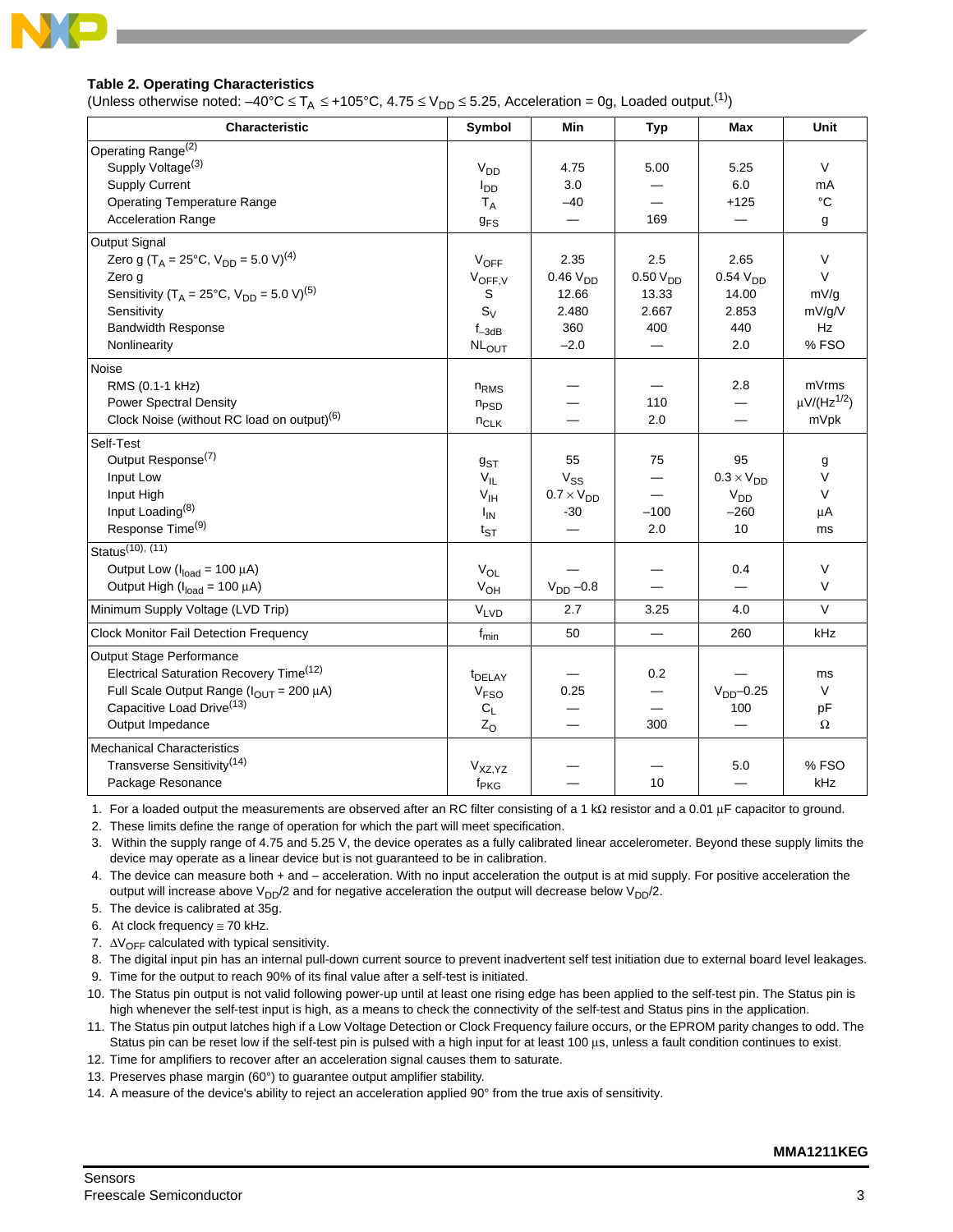# **PRINCIPLE OF OPERATION**

The Freescale accelerometer is a surface-micromachined integrated-circuit accelerometer.

The device consists of a surface micromachined capacitive sensing cell (g-cell) and a CMOS signal conditioning ASIC contained in a single integrated circuit package. The sensing element is sealed hermetically at the wafer level using a bulk micromachined "cap'' wafer.

The g-cell is a mechanical structure formed from semiconductor materials (polysilicon) using semiconductor processes (masking and etching). It can be modeled as two stationary plates with a moveable plate in-between. The center plate can be deflected from its rest position by subjecting the system to an acceleration (Figure 3).

When the center plate deflects, the distance from it to one fixed plate will increase by the same amount that the distance to the other plate decreases. The change in distance is a measure of acceleration.

The g-cell plates form two back-to-back capacitors (Figure 4). As the center plate moves with acceleration, the distance between the plates changes and each capacitor's value will change,  $(C = Ae/D)$ . Where A is the area of the plate, ε is the dielectric constant, and D is the distance between the plates.

The CMOS ASIC uses switched capacitor techniques to measure the g-cell capacitors and extract the acceleration data from the difference between the two capacitors. The ASIC also signal conditions and filters (switched capacitor) the signal, providing a high level output voltage that is ratiometric and proportional to acceleration.



**Figure 3. Transducer Physical Model**

**Figure 4. Equivalent Circuit Model**

#### **SPECIAL FEATURES**

#### **Filtering**

The Freescale accelerometers contain an onboard 4-pole switched capacitor filter. A Bessel implementation is used because it provides a maximally flat delay response (linear phase) thus preserving pulse shape integrity. Because the filter is realized using switched capacitor techniques, there is no requirement for external passive components (resistors and capacitors) to set the cut-off frequency.

#### **Self-Test**

The sensor provides a self-test feature that allows the verification of the mechanical and electrical integrity of the accelerometer at any time before or after installation. This feature is critical in applications such as automotive airbag systems where system integrity must be ensured over the life of the vehicle. A fourth "plate'' is used in the g-cell as a selftest plate. When the user applies a logic high input to the selftest pin, a calibrated potential is applied across the self-test plate and the moveable plate. The resulting electrostatic

force  $F_e = \frac{1}{2} \varepsilon A \frac{V}{r^2}$  causes the center plate to deflect.  $\left(F_{\mathbf{\theta}} = \frac{1}{2} \varepsilon A \frac{V^2}{d^2}\right)$ 

The resultant deflection is measured by the accelerometer's control ASIC and a proportional output voltage results. This procedure assures that both the mechanical (g-cell) and electronic sections of the accelerometer are functioning.

#### **Ratiometricity**

Ratiometricity simply means that the output offset voltage and sensitivity will scale linearly with applied supply voltage. That is, as you increase supply voltage the sensitivity and offset increase linearly; as supply voltage decreases, offset and sensitivity decrease linearly. This is a key feature when interfacing to a microcontroller or an A/D converter because it provides system level cancellation of supply induced errors in the analog to digital conversion process.

#### **Status**

Freescale accelerometers include fault detection circuitry and a fault latch. The Status pin is an output from the fault latch, OR'd with self-test, and is set high whenever one (or more) of the following events occur:

- Supply voltage falls below the Low Voltage Detect (LVD) voltage threshold
- Clock oscillator falls below the clock monitor minimum frequency
- Parity of the EPROM bits becomes odd in number.

The fault latch can be reset by a rising edge on the self-test input pin, unless one (or more) of the fault conditions continues to exist.

## **MMA1211KEG**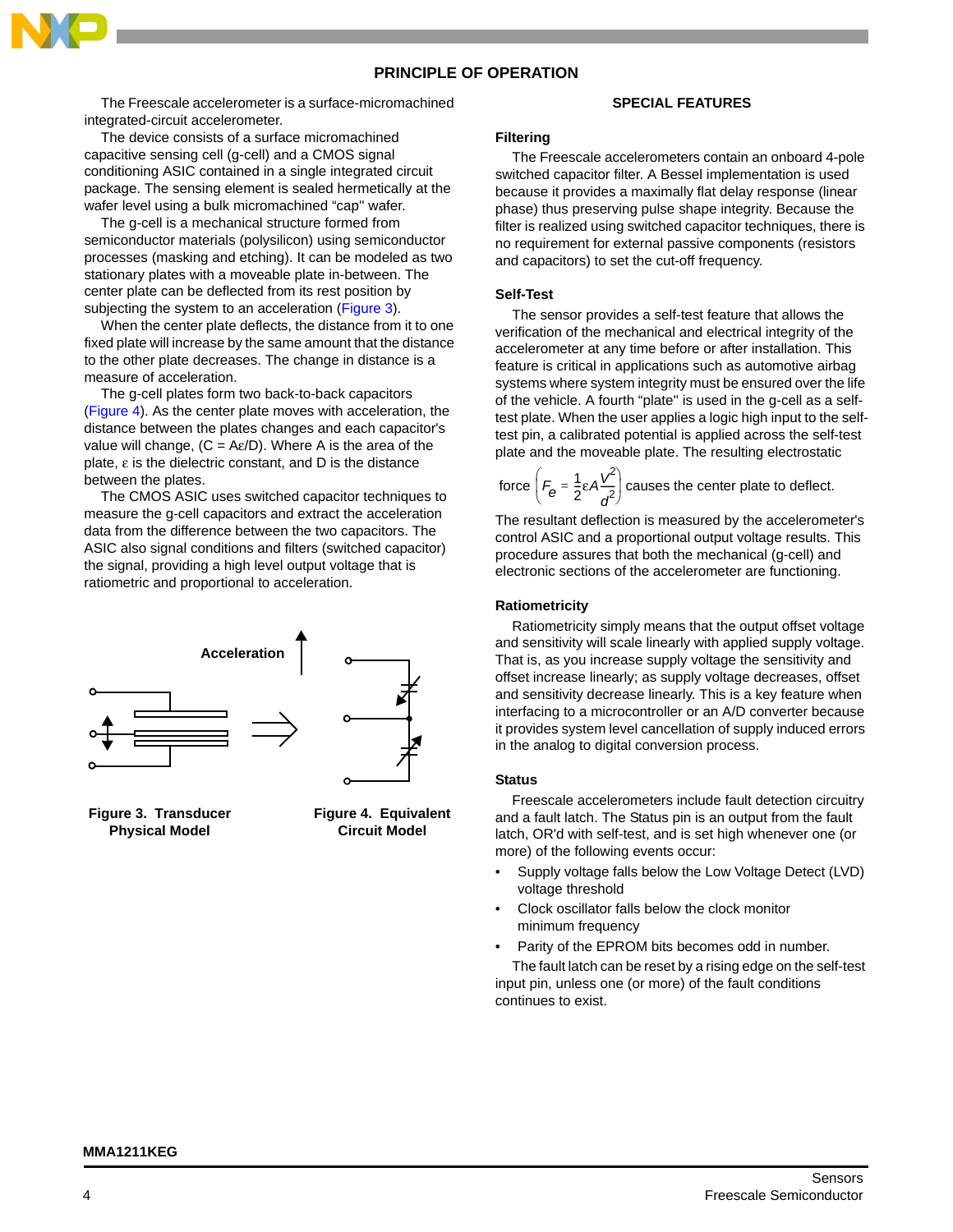

# **BASIC CONNECTIONS**

# **Pinout Description**



## **Table 3. Pin Descriptions**

| Pin No.    | Pin Name         | <b>Description</b>                           |
|------------|------------------|----------------------------------------------|
| 1 thru $3$ |                  | Leave unconnected                            |
| 4          | ST               | Logic input pin used to initiate self-test   |
| 5          | $V_{\text{OUT}}$ | Output voltage of the accelerometer          |
| 6          | <b>STATUS</b>    | Logic output pin to indicate fault           |
| 7          | $V_{SS}$         | The power supply ground                      |
| 8          | V <sub>DD</sub>  | The power supply input                       |
| 9 thru 13  | Trim pins        | Used for factory trim. Leave<br>unconnected  |
| 14 thru 16 |                  | No internal connection. Leave<br>unconnected |



**Figure 5. SOIC Accelerometer with Recommended Connection Diagram**

# **PCB Layout**



#### <span id="page-4-0"></span>**Figure 6. Recommended PCB Layout for Interfacing Accelerometer to Microcontroller**

#### **NOTES:**

- 1. Use a 0.1  $\mu$ F capacitor on  $V_{DD}$  to decouple the power source.
- 2. Physical coupling distance of the accelerometer to the microcontroller should be minimal.
- 3. Place a ground plane beneath the accelerometer to reduce noise, the ground plane should be attached to all of the open ended terminals shown in [Figure 6.](#page-4-0)
- 4. Use an RC filter of 1 k $\Omega$  and 0.01  $\mu$ F on the output of the accelerometer to minimize clock noise (from the switched capacitor filter circuit).
- 5. PCB layout of power and ground should not couple power supply noise.
- 6. Accelerometer and microcontroller should not be a high current path.
- 7. A/D sampling rate and any external power supply switching frequency should be selected such that they do not interfere with the internal accelerometer sampling frequency. This will prevent aliasing errors.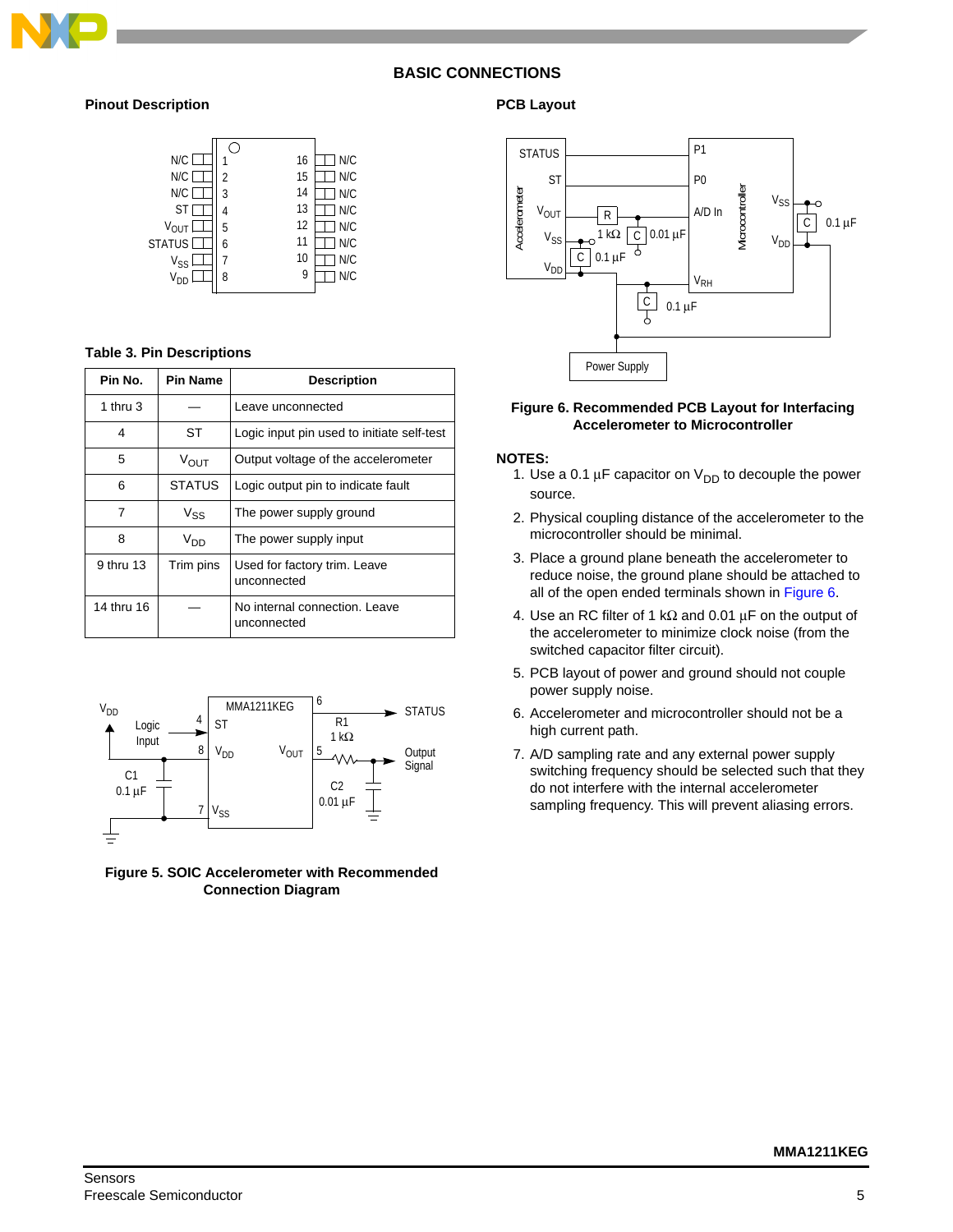

## **MMA1211KEG**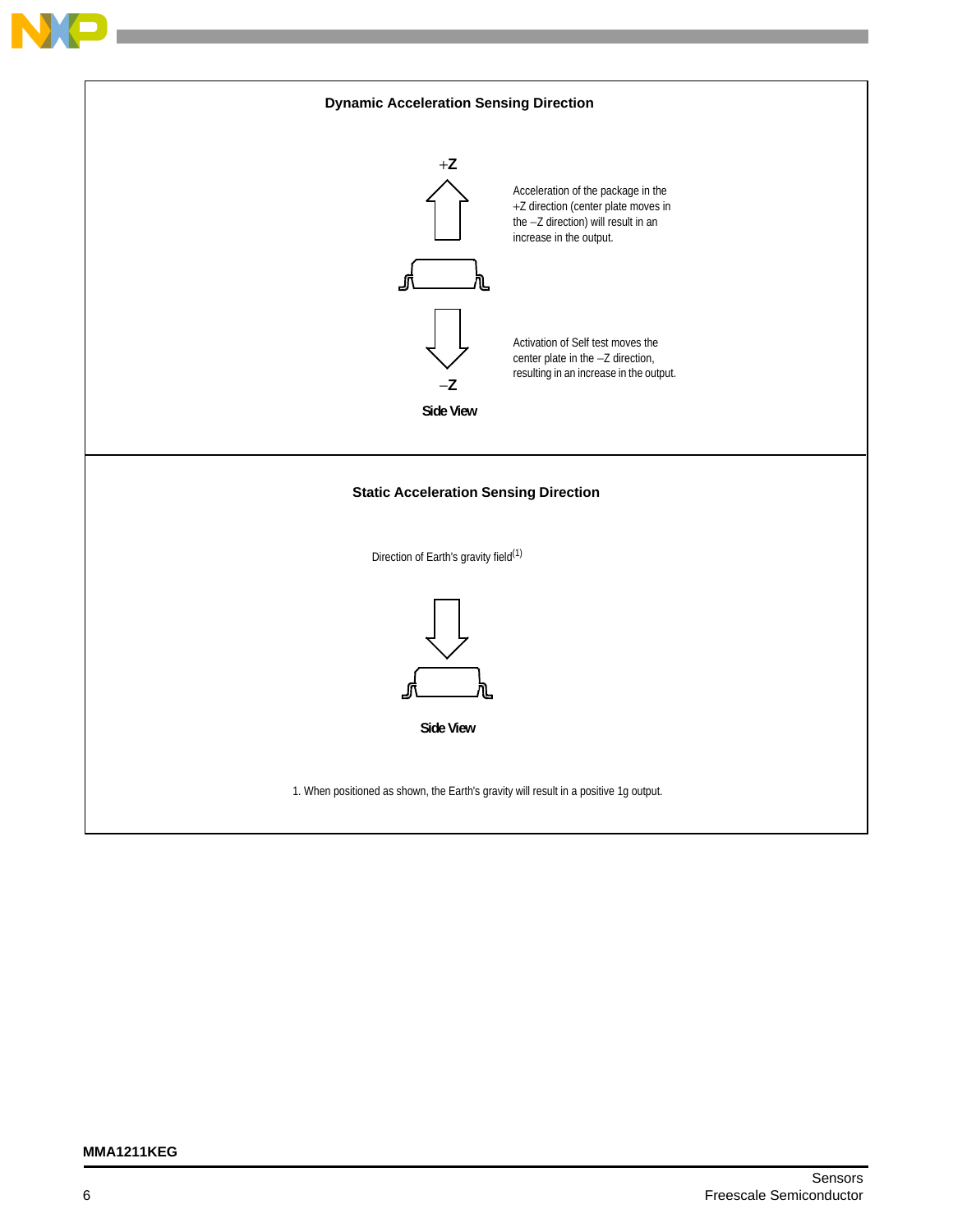

# **MINIMUM RECOMMENDED FOOTPRINT FOR SURFACE MOUNTED APPLICATIONS**

Surface mount board layout is a critical portion of the total design. The footprint for the surface mount packages must be the correct size to ensure proper solder connection interface between the board and the package. With the correct

footprint, the packages will self-align when subjected to a solder reflow process. It is always recommended to design boards with a solder mask layer to avoid bridging and shorting between solder pads.



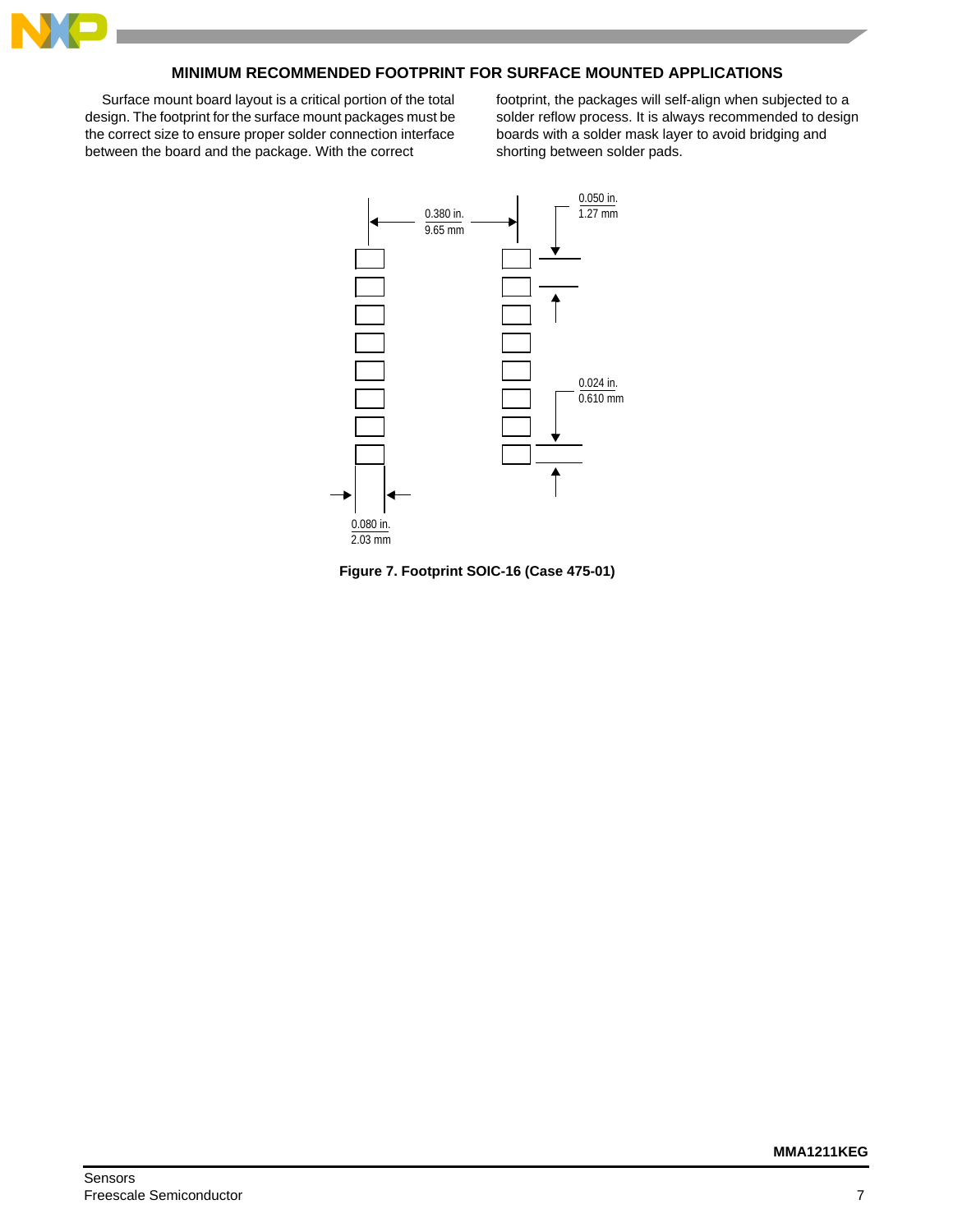

**PACKAGE DIMENSIONS**



| C FREESCALE SEMICONDUCTOR, INC.<br>MECHANICAL OUTLINE<br>ALL RIGHTS RESERVED. |  |                     | PRINT VERSION NOT TO SCALE |             |
|-------------------------------------------------------------------------------|--|---------------------|----------------------------|-------------|
| TITIF:                                                                        |  |                     | DOCUMENT NO: 98ASB16926C   | RFV: C      |
| 16 LEAD SOIC<br>ACCEL EROMETER                                                |  | CASE NUMBER: 475-01 |                            | 17 MAR 2005 |
|                                                                               |  | STANDARD: NON-JEDEC |                            |             |

PAGE 1 OF 2

**CASE 475-01 ISSUE C 16 LEAD SOIC**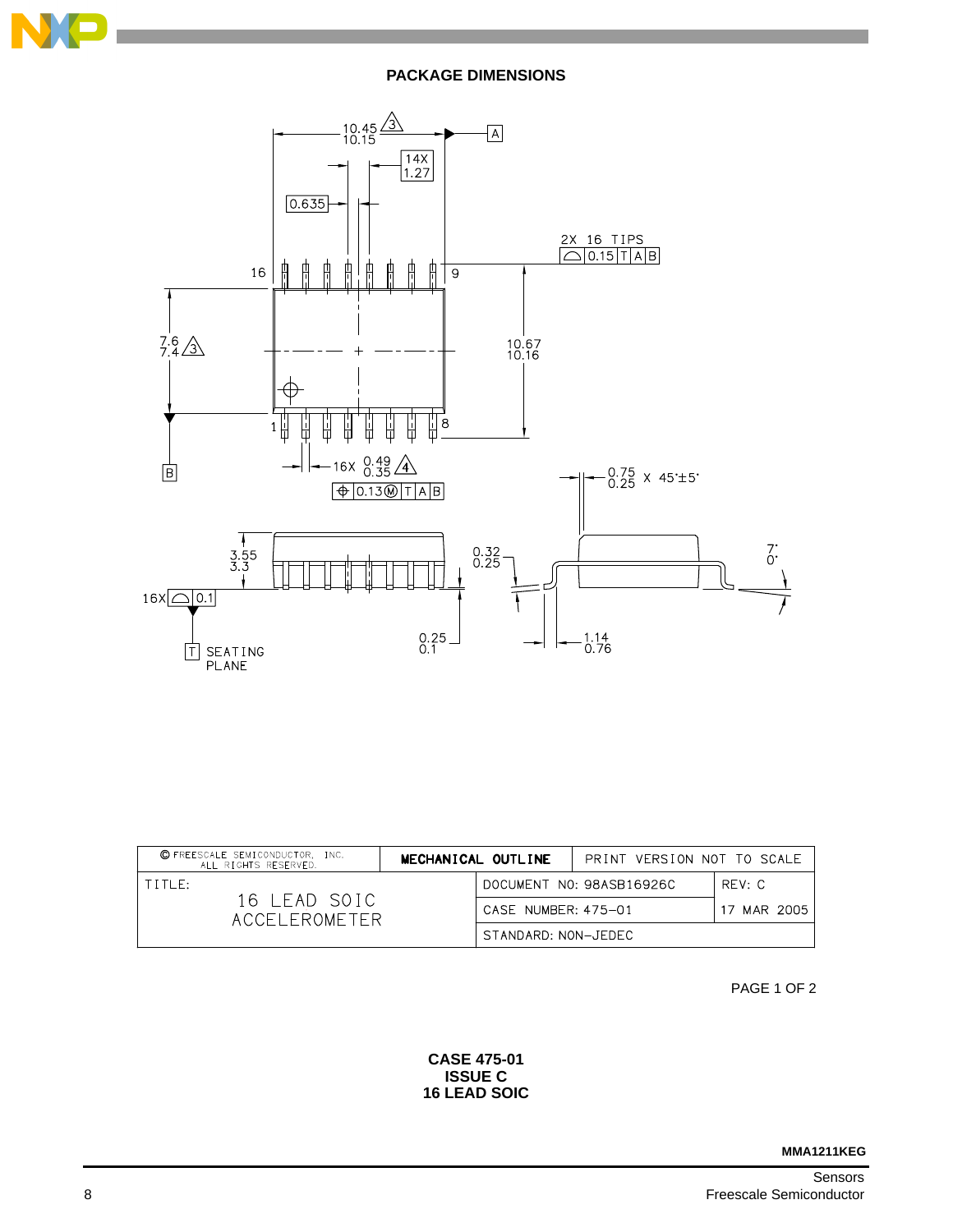

NOTES:

- 1. ALL DIMENSONS ARE IN MILLIMETERS.
- 2. INTERPRET DIMENSIONS AND TOLERANCES PER ASME Y14.5M-1994.
- $\overbrace{3}$  these dimensions do not include mold flash or protrusions.<br>MOLD FLASH OR PROTRUSIONS SHALL NOT EXCEED 0.15 PER SIDE.
- $\overbrace{A}$  this dimension does not include dambar protrusion.<br>Protrusions shall not cause the lead width to exceed 0.75

| C FREESCALE SEMICONDUCTOR, INC.<br>ALL RIGHTS RESERVED. | MECHANICAL OUTLINE  | PRINT VERSION NOT TO SCALE |             |
|---------------------------------------------------------|---------------------|----------------------------|-------------|
| TITLE:<br>16 LEAD SOIC<br>ACCELEROMETER                 |                     | DOCUMENT NO: 98ASB16926C   | RFV: C      |
|                                                         | CASE NUMBER: 475-01 |                            | 17 MAR 2005 |
|                                                         | STANDARD: NON-JEDEC |                            |             |

PAGE 2 OF 2

**CASE 475-01 ISSUE C 16 LEAD SOIC**